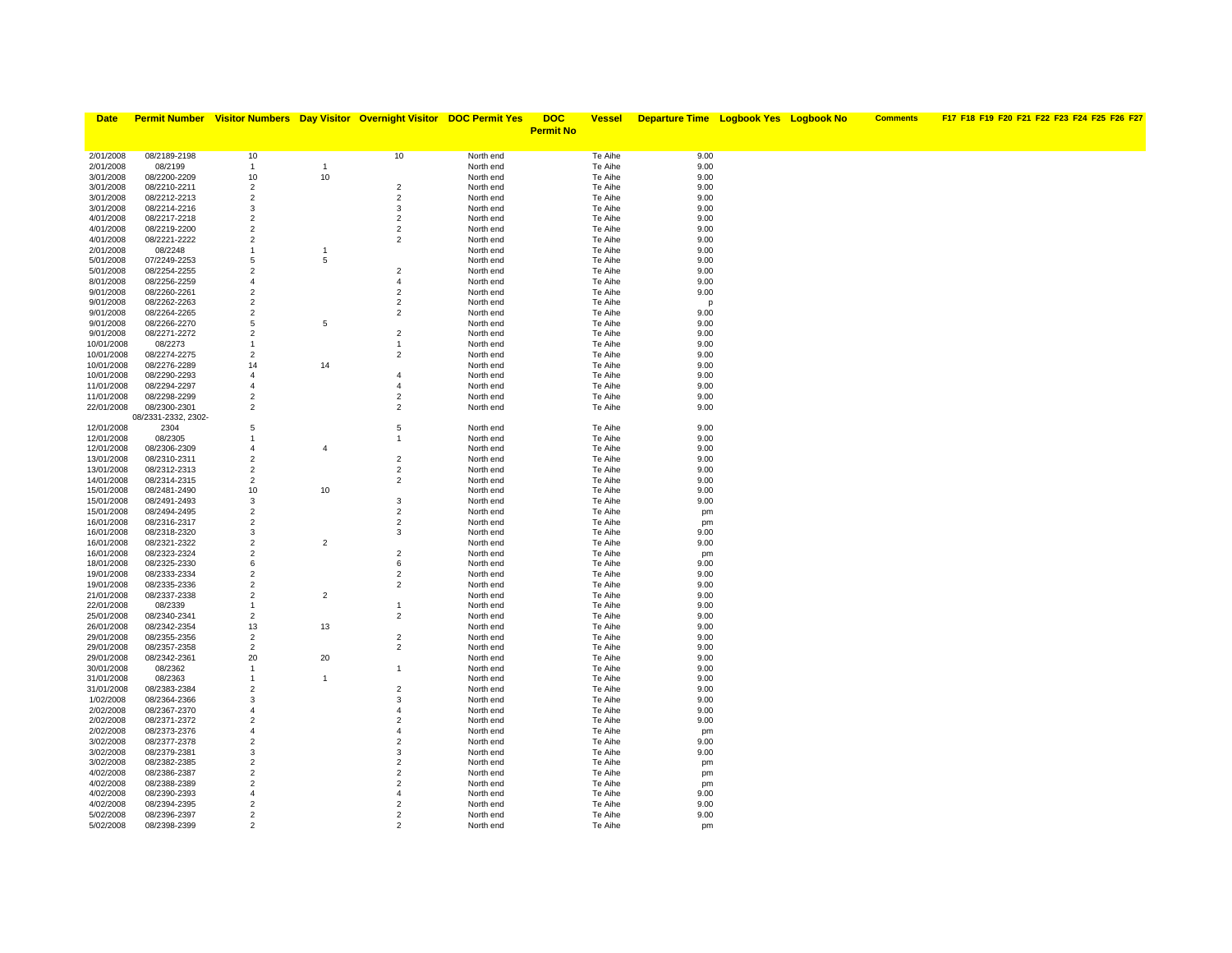| 5/02/2008  | 08/2400-2419 | 20                      | 20                      |                         | North end | Te Aihe    | 9.00 |
|------------|--------------|-------------------------|-------------------------|-------------------------|-----------|------------|------|
| 7/02/2008  | 08/2420-2423 | 4                       |                         | 4                       | North end | Te Aihe    | pm   |
| 7/02/2008  | 08/2424      | $\mathbf{1}$            |                         | $\mathbf{1}$            | North end | Te Aihe    | 9.00 |
| 7/02/2008  | 08/2425-2426 | $\overline{\mathbf{c}}$ |                         | $\boldsymbol{2}$        | North end | Te Aihe    | 9.00 |
| 7/02/2008  | 08/2427-2428 | $\overline{\mathbf{c}}$ |                         | $\overline{\mathbf{c}}$ | North end | Te Aihe    | 9.00 |
| 7/02/2008  | 08/2429-2438 | 10                      | 10                      |                         | North end | Te Aihe    | 9.00 |
| 8/02/2008  | 08/2439-2446 | 8                       |                         | 8                       | North end | Te Aihe    | 9.00 |
| 8/02/2008  | 08/2447-2448 | $\overline{\mathbf{c}}$ | 2                       |                         | North end | Te Aihe    | 9.00 |
| 8/02/2008  | 08/2449-2450 | $\overline{\mathbf{c}}$ | 2                       |                         | North end | Te Aihe    | 9.00 |
| 9/02/2008  | 08/2451-2454 | 4                       |                         | 4                       | North end | Te Aihe    | 9.00 |
| 9/02/2008  | 08/2454-2469 | 16                      | 16                      |                         | North end | Te Aihe    | 9.00 |
| 10/08/2008 | 08/2470      | $\mathbf{1}$            |                         | 1                       | North end | Te Aihe    | 9.00 |
| 10/02/2008 | 08/2471-2472 | $\overline{2}$          |                         | $\overline{c}$          | North end | Te Aihe    | 9.00 |
| 11/02/2008 | 08/2473-2474 | $\overline{2}$          |                         | $\overline{\mathbf{c}}$ | North end | Te Aihe    | 9.00 |
| 13/02/2008 | 08/2475-2477 | 3                       |                         | 3                       | North end | Te Aihe    | pm   |
| 14/02/2008 | 08/2478      | $\mathbf{1}$            | 1                       |                         | North end | Te Aihe    | 9.00 |
| 10/02/2008 | 08/2479-2480 | $\overline{c}$          | 2                       |                         | North end | Te Aihe    | 9.00 |
| 15/02/2008 | 08/2496-2497 | $\overline{c}$          |                         | $\overline{c}$          | North end | Te Aihe    | pm   |
| 16/02/2008 | 08/2498-2501 | $\overline{4}$          |                         | 4                       | North end | Te Aihe    | 9.00 |
| 17/02/2008 | 08/2502-2503 | $\overline{2}$          | $\overline{\mathbf{c}}$ |                         | North end | Te Aihe    | 9.00 |
| 17/02/2008 | 08/2504      | 1                       |                         | 1                       | North end | Te Aihe    | 9.00 |
| 17/02/2008 | 08/2505-2506 | $\overline{2}$          | $\overline{\mathbf{c}}$ |                         | North end | Te Aihe    | 9.00 |
| 18/02/2008 | 08/2507-2511 | 5                       |                         | 5                       | North end | Te Aihe    | 9.00 |
| 19/02/2008 | 08/2512-2515 | $\overline{4}$          |                         | 4                       | North end | Te Aihe    | 9.00 |
| 19/02/2008 | 08/2516-2517 | $\overline{2}$          |                         | $\overline{c}$          | North end | Te Aihe    | 9.00 |
| 23/02/2008 | 08/2518-2519 | $\overline{c}$          |                         | $\overline{c}$          | North end | Te Aihe    | 9.00 |
| 23/02/2008 | 08/2520-2521 | $\overline{2}$          |                         | $\boldsymbol{2}$        | North end | Te Aihe    | 9.00 |
| 23/02/2008 | 08/2522-2523 | $\overline{2}$          |                         | $\overline{c}$          | North end | Te Aihe    | pm   |
| 24/02/2008 | 08/2524-2525 | $\overline{\mathbf{c}}$ |                         | $\mathbf 2$             | North end | Te Aihe    | pm   |
| 24/02/2008 | 08/2526-2527 | $\overline{2}$          |                         | $\overline{2}$          | North end | Te Aihe    | 9.00 |
| 25/02/2008 | 08/2528-2529 | $\overline{2}$          |                         | $\overline{2}$          | North end | Te Aihe    | pm   |
| 26/02/2008 | 08/2530-2532 | 3                       |                         | 3                       | North end | Te Aihe    | 9.00 |
| 28/02/2008 | 08/2533-2542 | 10                      | 10                      |                         | North end | Te Aihe    | 9.00 |
| 28/02/2008 | 08/2543-2544 | $\overline{\mathbf{c}}$ |                         | $\overline{c}$          | North end | Te Aihe    | 9.00 |
| 28/02/2008 | 08/2545-2546 | $\overline{c}$          |                         | $\overline{c}$          | North end | Te Aihe    | 9.00 |
| 20/02/2008 | 08/2547-2548 | $\overline{2}$          |                         | $\overline{c}$          | North end | Te Aihe    | pm   |
| 26/02/2008 | 08/2574-2575 | $\overline{2}$          | 2                       |                         | North end | Te Aihe    | 9.00 |
| 29/02/2008 | 08/2549-2554 | 6                       |                         | 6                       | North end | Te Aihe    | 9.00 |
| 29/02/2008 | 08/2555-2556 | $\overline{c}$          |                         | $\overline{2}$          | North end | Te Aihe    | 9.00 |
| 1/03/2008  | 08/2557-2558 | $\overline{c}$          | 2                       |                         | North end | Te Aihe    | 9.00 |
| 1/03/2008  | 08/2559-2560 | $\overline{2}$          |                         | $\overline{2}$          | North end | Te Aihe    | 9.00 |
| 1/03/2008  | 08/2561-2564 | 4                       |                         | 4                       | North end | Te Aihe    | 9.00 |
| 1/03/2008  | 08/2565-2566 | $\overline{2}$          |                         | $\overline{c}$          | North end | Te Aihe    | 9.00 |
| 2/03/2008  | 08/2567-2568 | $\overline{c}$          |                         | $\overline{\mathbf{c}}$ | North end | Te Aihe    | 9.00 |
| 2/03/2008  | 08/2569-2570 | $\overline{c}$          |                         | $\overline{2}$          | North end | Te Aihe    | pm   |
| 2/03/2008  | 08/2571-2573 | 3                       |                         | 3                       | North end | Te Aihe    | 9.00 |
| 1/03/2008  | 08/2574-2578 | 5                       | 5                       |                         | North end | Te Aihe    | 9.00 |
| 3/03/2008  | 08/2579-2580 | $\overline{c}$          |                         | $\overline{c}$          | North end | Te Aihe    | 9.00 |
| 3/03/2008  | 08/2581-2583 | 3                       |                         | 3                       | North end | Te Aihe    | 9.00 |
| 4/03/2008  | 08/2584-2585 | $\overline{c}$          |                         | $\overline{\mathbf{c}}$ | North end | Te Aihe    | 9.00 |
| 4/03/2008  | 08/2586-2587 | $\overline{\mathbf{c}}$ | $\overline{c}$          |                         | North end | Te Aihe    | 9.00 |
| 5/03/2008  | 08/2588-2589 | $\overline{\mathbf{c}}$ |                         | $\overline{c}$          | North end | Te Aihe    | 9.00 |
| 5/03/2008  | 08/2590-2591 | $\overline{2}$          |                         | $\overline{2}$          | North end | Te Aihe    | 9.00 |
| 5/03/2008  | 08/2592-2593 | $\overline{c}$          |                         | $\overline{2}$          | North end | Te Aihe    | pm   |
| 5/03/2008  | 08/2594-2600 | $\overline{7}$          | $\overline{7}$          |                         | North end | Te Aihe    | 9.00 |
| 5/03/2008  | 08/2601-2602 | $\overline{c}$          |                         | $\overline{2}$          | North end | Te Aihe    | pm   |
| 6/03/2008  | 08/2603-2604 | $\overline{c}$          |                         | $\overline{2}$          | North end | Te Aihe    | 9.00 |
| 6/03/2008  | 08/2605-2606 | $\overline{2}$          |                         | $\overline{\mathbf{c}}$ | North end | Te Aihe    | pm   |
| 7/03/2008  | 08/2607-2608 | $\overline{2}$          |                         | $\overline{c}$          | North end | Te Aihe    | 9.00 |
| 5/03/2008  | 08/2609-2610 | $\overline{2}$          | 2                       |                         | North end | <b>KMC</b> | 9.00 |
| 8/03/2008  | 08/2611-2620 | 10                      |                         | 10                      | North end | Te Aihe    | 9.00 |
| 9/03/2008  | 08/2621-2622 | $\overline{2}$          |                         | $\overline{2}$          | North end | Te Aihe    | 9.00 |
| 10/03/2008 | 08/2623-2629 | 7                       |                         | $\boldsymbol{7}$        | North end | Te Aihe    | 9.00 |
| 9/03/2008  | 08/2630-2631 | $\mathbf 2$             |                         | $\overline{\mathbf{c}}$ | North end | Te Aihe    | 9.00 |
| 10/03/2008 | 08/2632-2638 | $\overline{7}$          |                         | $\overline{7}$          | North end | Te Aihe    | 9.00 |
| 11/03/2008 | 08/2639-2658 | 20                      | 20                      |                         | North end | Te Aihe    | 9.00 |
| 11/03/2008 | 08/2659-2660 | $\overline{2}$          |                         | $\overline{c}$          | North end | Te Aihe    | 9.00 |
| 11/03/2008 | 08/2661-2662 | $\overline{2}$          |                         | $\overline{\mathbf{c}}$ | North end | Te Aihe    | 9.00 |
| 11/03/2008 | 08/2663-2664 | $\overline{2}$          |                         | $\overline{2}$          | North end | Te Aihe    | 9.00 |
|            |              |                         |                         |                         |           |            |      |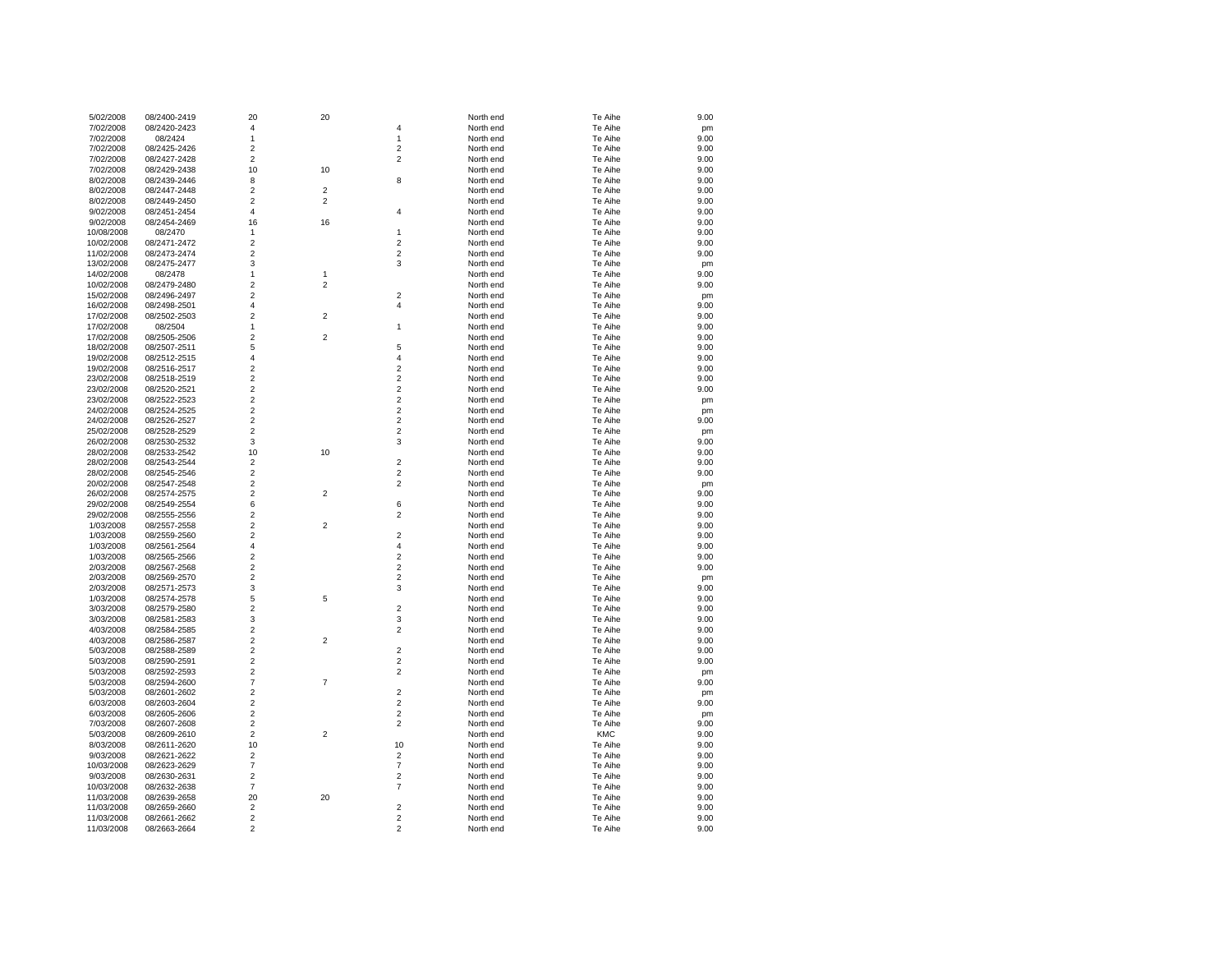| 6/03/2008  | 08/2665-2666 | $\overline{2}$          | 2                       |                         | North end | <b>KMC</b>         | 9.00       |
|------------|--------------|-------------------------|-------------------------|-------------------------|-----------|--------------------|------------|
| 6/03/2008  | 08/2667-2668 | $\overline{2}$          |                         | $\overline{c}$          | North end | Te Aihe            | 9.00       |
| 6/03/2008  | 08/2669-2670 | $\overline{2}$          |                         | $\overline{2}$          | North end | Te Aihe            | pm         |
| 10/03/2008 | 08/2671-2672 | $\mathbf 2$             | $\mathbf 2$             |                         | North end | Te Aihe            | 9.00       |
| 13/03/2008 | 08/2673-2674 | $\mathbf 2$             |                         | $\overline{\mathbf{c}}$ | North end | Te Aihe            | 9.00       |
| 13/03/2008 | 08/2675-2676 | $\overline{2}$          |                         | $\overline{c}$          | North end | Te Aihe            | pm         |
| 13/03/2008 | 08/2677-2680 | $\overline{4}$          |                         | $\overline{4}$          | North end | Te Aihe            | pm         |
| 14/03/2008 | 08/2681-2695 | 15                      | 15                      |                         | North end | Te Aihe            | 9.00       |
| 15/03/2008 | 08/2696-2699 | $\overline{4}$          | 4                       |                         | North end | Te Aihe            | 9.00       |
| 16/03/2008 | 08/2700-2701 | $\mathbf 2$             | $\overline{\mathbf{c}}$ |                         | North end | Te Aihe            | 9.00       |
| 16/03/2008 | 08/2702-2703 | $\overline{2}$          |                         | $\overline{c}$          | North end | Te Aihe            | 9.00       |
| 17/03/2008 | 08/2704-2705 | $\overline{2}$          |                         | $\overline{2}$          | North end | Te Aihe            | pm         |
| 17/03/2008 | 08/2706-2707 | $\overline{2}$          |                         | $\overline{2}$          | North end | Te Aihe            | 9.00       |
| 17/03/2008 | 08/2708-2709 | $\overline{2}$          | 2                       |                         | North end | Te Aihe            | 9.00       |
| 17/03/2008 | 08/2710      | $\mathbf{1}$            | $\mathbf{1}$            |                         | North end | Te Aihe            | 9.00       |
| 18/03/2008 | 08/2711-2720 | 10                      |                         | 10                      | North end | Te Aihe            | 9.00       |
| 19/03/2008 | 08/2721-2722 | $\overline{2}$          |                         | $\overline{2}$          | North end | Te Aihe            | 9.00       |
| 20/03/2008 | 08/2723-2732 | 10                      |                         | 10                      | North end | Te Aihe            | 9.00       |
| 21/03/2008 | 08/2733-2735 | 3                       |                         | 3                       | North end | Te Aihe            | 9.00       |
| 21/03/2008 | 08/2736-2737 | $\overline{2}$          |                         | $\overline{c}$          | North end | Te Aihe            | 9.00       |
| 22/03/2008 | 08/2738-2739 | $\overline{2}$          | $\overline{2}$          |                         | North end | Te Aihe            | 9.00       |
| 22/03/2008 | 08/2740-2749 | 10                      |                         | 10                      | North end | Te Aihe            | 9.00       |
| 24/03/2008 | 08/2750-2752 | 3                       |                         | 3                       | North end | Te Aihe            | 9.00       |
| 24/03/2008 | 08/2753-2758 | 6                       |                         | 6                       | North end | Te Aihe            | 9.00       |
| 25/03/2008 | 08/2759-2760 | $\overline{2}$          |                         | $\overline{c}$          | North end | Te Aihe            | 9.00       |
| 28/03/2008 | 08/2761-2762 | $\overline{2}$          | $\overline{c}$          |                         | North end | Te Aihe            | 9.00       |
| 28/03/2008 | 08/2763-2766 | $\overline{\mathbf{4}}$ |                         | $\overline{4}$          | North end | Te Aihe            |            |
| 21/03/2008 | 08/2767-2968 | $\overline{2}$          |                         | $\overline{2}$          |           | Te Aihe            | pm<br>9.00 |
|            |              | $\overline{2}$          | $\overline{c}$          |                         | North end |                    |            |
| 22/03/2008 | 08/2769-2770 | 10                      |                         | 10                      | North end | Te Aihe<br>Te Aihe | 9.00       |
| 29/03/2008 | 08/2771-2780 | $\overline{4}$          | 4                       |                         | North end |                    | 9.00       |
| 29/03/2008 | 08/2781-2784 |                         |                         |                         | North end | Te Aihe            | 9.00       |
| 29/03/2008 | 08/2785      | $\mathbf{1}$            | $\mathbf{1}$            |                         | North end | Te Aihe            | 9.00       |
| 30/03/2008 | 08/2786-2787 | $\overline{2}$          |                         | $\overline{2}$          | North end | Te Aihe            | 9.00       |
| 30/03/2008 | 08/2788-2789 | $\sqrt{2}$              |                         | $\overline{\mathbf{c}}$ | North end | Te Aihe            | 9.00       |
| 31/03/2008 | 08/2790-2791 | $\mathbf 2$             |                         | $\overline{2}$          | North end | Te Aihe            | pm         |
| 30/03/2008 | 08/2828-2819 | $\overline{2}$          | $\overline{2}$          |                         | North end | Te Aihe            | 9.00       |
| 31/03/2008 | 08/2820-2825 | 6                       | 6                       |                         | North end | Te Aihe            | 9.00       |
| 1/04/2008  | 08/2826-2827 | $\overline{2}$          | $\overline{\mathbf{c}}$ |                         | North end | Te Aihe            | 9.00       |
| 2/04/2008  | 08/2792-2794 | 3                       | 3                       |                         | North end | Te Aihe            | 9.00       |
| 3/04/2008  | 08/2795-2796 | $\mathbf 2$             | $\overline{\mathbf{c}}$ |                         | North end | Te Aihe            | 9.00       |
| 3/04/2008  | 08/2797-2806 | 10                      |                         | 10                      | North end | Te Aihe            | pm         |
| 5/04/2008  | 08/2807-2816 | 10                      |                         | 10                      | North end | Te Aihe            | 9.00       |
| 6/04/2008  | 08/2817      | $\overline{1}$          |                         | $\mathbf{1}$            | North end | Te Aihe            | 9.00       |
| 1/04/2008  | 08/2828-2832 | 5                       | 5                       |                         | North end | Te Aihe            | 9.00       |
| 2/04/2008  | 08/2833-2834 | $\overline{2}$          | $\overline{c}$          |                         | North end | Te Aihe            | 9.00       |
| 7/04/2008  | 08/2818-2819 | $\overline{2}$          |                         | $\overline{2}$          | North end | Te Aihe            | 9.00       |
| 7/04/2008  | 08/2820-2821 | $\overline{2}$          |                         | $\overline{2}$          | North end | Te Aihe            | 9.00       |
| 8/04/2008  | 08/2822-2823 | $\overline{2}$          |                         | $\overline{c}$          | North end | Te Aihe            | 9.00       |
| 11/04/2008 | 08/2824-2828 | 5                       |                         | 5                       | North end | Te Aihe            | pm         |
| 11/04/2008 | 08/2829-2833 | 5                       | 5                       |                         | North end | Te Aihe            | 9.00       |
| 12/04/2008 | 08/2834      | $\mathbf{1}$            |                         | 1                       | North end | Te Aihe            | 9.00       |
| 13/04/2008 | 08/2835-2836 | $\sqrt{2}$              |                         | $\overline{c}$          | North end | Te Aihe            | pm         |
| 13/04/2008 | 08/2837-2840 | $\overline{4}$          |                         | 4                       | North end | Te Aihe            | 9.00       |
| 14/04/2008 | 08/2841-2852 | 12                      | 12                      |                         | North end | Te Aihe            | 9.00       |
| 11/04/2008 | 08/2853-2854 | $\overline{2}$          |                         | $\overline{c}$          | North end | Te Aihe            | 9.00       |
| 10/04/2008 | 08/2855-2856 | $\overline{2}$          | $\overline{2}$          |                         | North end | Te Aihe            | 9.00       |
| 12/04/2008 | 08/2857-2859 | 3                       |                         | 3                       | North end | Te Aihe            | 9.00       |
| 18/04/2008 | 08/2860-2869 | 10                      |                         | 10                      | North end | Te Aihe            | 9.00       |
| 18/04/2008 | 08/2870-2874 | 5                       | 5                       |                         | North end | Te Aihe            | 9.00       |
| 19/04/2008 | 08/2875-2833 | 9                       |                         | 9                       | North end | Te Aihe            | 9.00       |
| 19/04/2008 | 08/2834-2886 | 3                       | 3                       |                         | North end | Te Aihe            | 9.00       |
| 20/04/2008 | 08/2887-2888 | $\overline{2}$          |                         | 2                       | North end | Te Aihe            | 9.00       |
| 19/04/2008 | 08/2889      | $\mathbf{1}$            | $\mathbf{1}$            |                         | North end | Te Aihe            | 9.00       |
| 21/04/2008 | 08/2890-2891 | $\overline{2}$          |                         | $\overline{c}$          | North end | Te Aihe            | 9.00       |
| 21/04/2008 | 08/2892-2894 | $\mathsf 3$             |                         | 3                       | North end | Te Aihe            | 9.00       |
| 22/04/2008 | 08/2895-2897 | 3                       |                         | 3                       | North end | Te Aihe            | 9.00       |
| 23/04/2008 | 08/2898-2899 | $\overline{c}$          |                         | $\overline{2}$          | North end | Te Aihe            | pm         |
| 25/04/2008 | 08/2900-2904 | 5                       |                         | 5                       | North end | Te Aihe            | pm         |
| 25/04/2008 | 08/2905-2908 | 4                       |                         | 4                       | North end | Te Aihe            | pm         |
|            |              |                         |                         |                         |           |                    |            |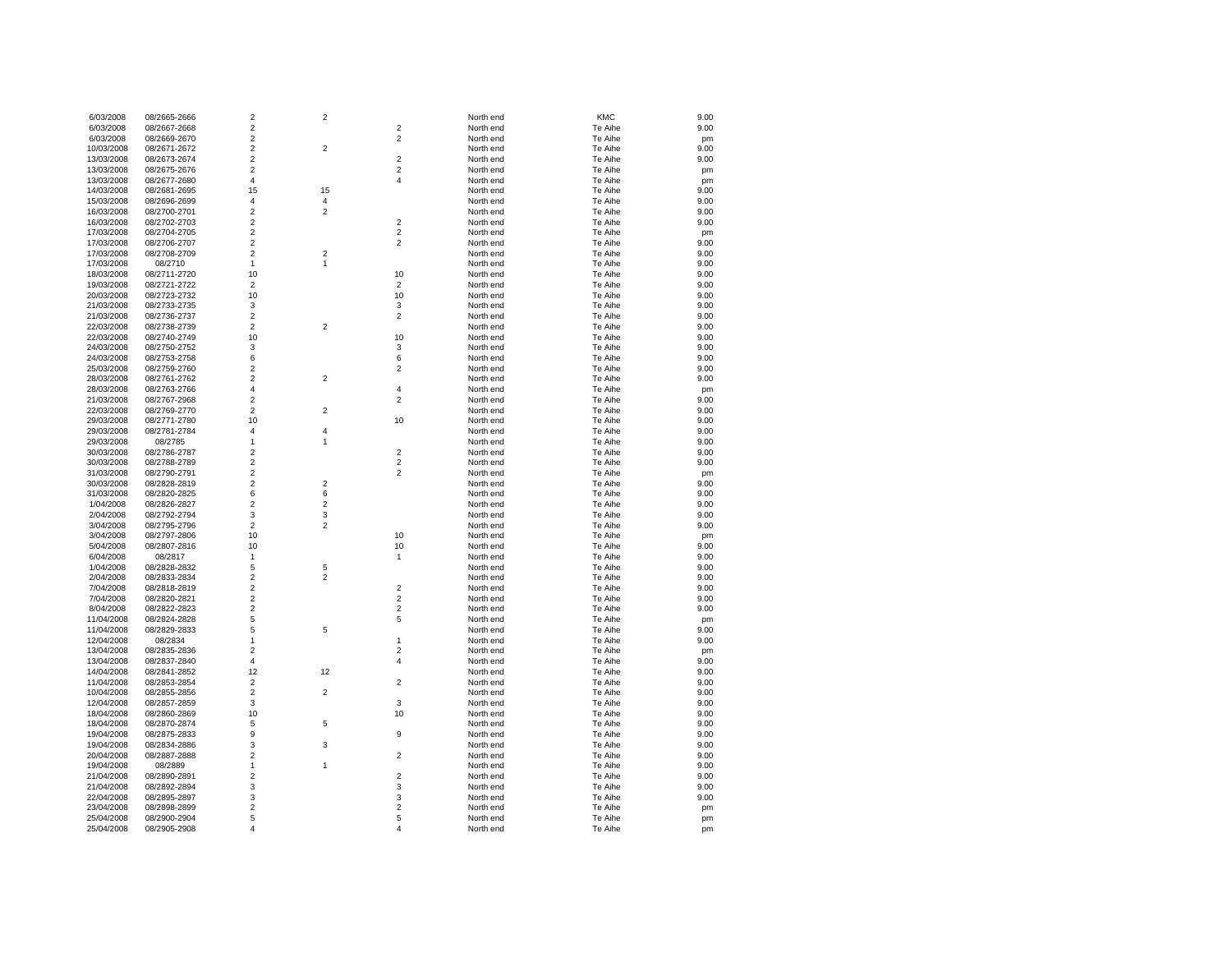| 25/04/2008 | 08/2909-2910 | $\boldsymbol{2}$        | $\boldsymbol{2}$        |                         | North end | Te Aihe    | 9.00 |
|------------|--------------|-------------------------|-------------------------|-------------------------|-----------|------------|------|
| 25/04/2008 | 08/2917-2918 | $\overline{\mathbf{c}}$ |                         | $\overline{2}$          | North end | Te Aihe    | 9.00 |
| 28/04/2008 | 08/2919-2920 | 2                       |                         | $\overline{2}$          | North end | Te Aihe    | 9.00 |
| 23/04/2008 | 08/2921-2925 | 5                       |                         | 5                       | North end | <b>KMC</b> | pm   |
| 26/04/2008 | 08/2926-2927 | $\overline{2}$          |                         | $\overline{2}$          | North end | Te Aihe    | 9.00 |
| 29/04/2008 | 08/2928-2937 | 10                      |                         | 10                      | North end | Te Aihe    | 9.00 |
| 29/04/2008 | 08/2938-2947 | 10                      | 10                      |                         | North end | Te Aihe    | 9.00 |
| 25/04/2008 | 08/2948-2952 | 5                       | 5                       |                         | North end | Te Aihe    | 9.00 |
| 1/05/2008  | 08/2953-2954 | 2                       |                         | $\overline{2}$          | North end | Te Aihe    | 9.00 |
| 1/05/2008  | 08/2955-2959 | 5                       |                         | 5                       | North end | Te Aihe    | pm   |
| 2/05/2008  | 08/2960-2961 | 2                       |                         | $\overline{2}$          | North end | Te Aihe    | pm   |
| 2/05/2008  | 08/2962-2963 | $\overline{2}$          |                         | $\overline{2}$          | North end | Te Aihe    | 9.00 |
| 2/05/2008  | 08/2964-2966 | 3                       |                         | 3                       | North end | Te Aihe    | 9.00 |
| 3/05/2008  | 08/2967-2968 | 2                       |                         | $\overline{2}$          | North end | Te Aihe    | 9.00 |
| 3/05/2008  | 08/2969-2971 | 3                       | 3                       |                         | North end | Te Aihe    | 9.00 |
| 3/05/2008  | 08/2972-2974 | 3                       |                         | $\mathsf 3$             | North end | Te Aihe    | 9.00 |
| 3/05/2008  | 08/2975-2977 | 3                       |                         | 3                       | North end | Te Aihe    | 9.00 |
| 28/04/2008 | 08/2978-2979 | 2                       |                         | $\overline{2}$          | North end | Te Aihe    | 9.00 |
| 4/05/2008  | 08/2984-2992 | 9                       | 9                       |                         | North end | Te Aihe    | 9.00 |
| 9/05/2008  | 08/2993-3002 | 10                      |                         | 10                      | North end | Te Aihe    | 9.00 |
| 9/05/2008  | 08/3003-3008 | 6                       | 6                       |                         | North end | Te Aihe    | 9.00 |
| 10/05/2008 | 08/3009-3016 | 8                       |                         | 8                       | North end | Te Aihe    | 9.00 |
| 10/05/2008 | 08/3017-3018 | 2                       |                         | $\overline{2}$          | North end | Te Aihe    | 9.00 |
| 17/05/2008 | 08/3019      | 1                       |                         | $\mathbf{1}$            | North end | Te Aihe    | 9.00 |
| 17/05/2008 | 08/3020      | 1                       |                         | 1                       | North end | Te Aihe    | pm   |
| 17/05/2008 | 08/3021-3022 | 2                       |                         | $\overline{2}$          | North end | Te Aihe    | 9.00 |
| 17/05/2008 | 08/3023-3024 | $\overline{c}$          |                         | $\overline{2}$          | North end | Te Aihe    | 9.00 |
| 18/05/2008 | 08/3025-3027 | 3                       | 3                       |                         | North end | Te Aihe    | 9.00 |
| 19/05/2008 | 08/3028-3036 | 9                       | 9                       |                         | North end | Te Aihe    | 9.00 |
| 19/05/2008 | 08/3037-3038 | $\overline{2}$          |                         | $\overline{2}$          | North end | Te Aihe    | 9.00 |
| 19/05/2008 | 08/3039-3040 | $\overline{c}$          |                         | $\overline{2}$          | North end | Te Aihe    | 9.00 |
| 24/05/2008 | 08/3041-3050 | 10                      |                         | 10                      | North end | Te Aihe    | 9.00 |
| 24/05/2008 | 08/3051-3054 | 4                       | $\overline{4}$          |                         | North end | Te Aihe    | 9.00 |
| 25/05/2008 | 08/3055-3056 | $\overline{\mathbf{c}}$ | $\overline{\mathbf{c}}$ |                         | North end | Te Aihe    | 9.00 |
| 25/05/2008 | 08/3057      | 1                       | 1                       |                         | North end | Te Aihe    | 9.00 |
| 25/05/2008 | 08/3058      | 1                       | 1                       |                         | North end | Te Aihe    | 9.00 |
| 31/05/2008 | 08/3059-3061 | 3                       |                         | 3                       | North end | Te Aihe    | 9.00 |
| 31/05/2008 | 08/3062-3063 | 2                       |                         | $\overline{2}$          | North end | Te Aihe    | 9.00 |
| 1/06/2008  | 08/3064      | 1                       | $\mathbf{1}$            |                         | North end | Te Aihe    | 9.00 |
| 1/06/2008  | 08/3065      | 1                       |                         | 1                       | North end | Te Aihe    | pm   |
| 1/06/2008  | 08/3066      | 1                       |                         | 1                       | North end | Te Aihe    | 9.00 |
| 4/06/2008  | 08/3067      | 1                       | $\mathbf{1}$            |                         | North end | Te Aihe    | 9.00 |
| 12/06/2008 | 08/3068-3069 | $\overline{c}$          |                         | $\overline{2}$          | North end | Te Aihe    | 9.00 |
| 14/06/2008 | 08/3070-3072 | 3                       |                         | 3                       | North end | Te Aihe    | 9.00 |
| 14/06/2008 | 08/3073-3074 | 2                       |                         | $\overline{2}$          | North end | Te Aihe    | 9.00 |
| 28/06/2008 | 08/3075-3076 | 2                       |                         | $\overline{2}$          | North end | Te Aihe    | 9.00 |
| 30/06/2008 | 08/3077-3078 | 2                       |                         | $\overline{2}$          | North end | Te Aihe    | 9.00 |
| 5/07/2008  | 08/3079-3082 | 4                       |                         | $\overline{4}$          | North end | Te Aihe    | 9.00 |
| 7/07/2008  | 08/3083-3084 | 2                       |                         | $\overline{2}$          | North end | Te Aihe    | 9.00 |
| 18/07/2008 | 08/3085-3087 | 3                       | 3                       |                         | North end | Te Aihe    | 9.00 |
| 18/07/2008 | 08/3088      | 1                       |                         | $\mathbf{1}$            | North end | Te Aihe    | 9.00 |
| 23/07/2008 | 08/3089      | 1                       | 1                       |                         | North end | Te Aihe    | 9.00 |
| 23/07/2008 | 08/3092-3097 | 6                       |                         | 6                       | North end | Te Aihe    | 9.00 |
| 26/07/2008 | 08/3090-3091 | $\overline{2}$          |                         | $\overline{2}$          | North end | Te Aihe    | 9.00 |
| 27/07/2008 | 08/3098-3099 | $\overline{c}$          | $\overline{c}$          |                         | North end | Te Aihe    | 9.00 |
| 20/08/2008 | 08/3100-3109 | 10                      |                         | 10                      | North end | Te Aihe    | 9.00 |
| 24/08/2008 | 08/3110-3113 | 4                       | 4                       |                         | North end | Te Aihe    | 9.00 |
| 5/09/2008  | 08/3114-3116 | 3                       |                         | 3                       | North end | Te Aihe    | 9.00 |
| 5/09/2008  | 08/3117-3118 | 2                       |                         | $\overline{2}$          | North end | Te Aihe    | pm   |
| 10/09/2008 | 08/3119      | 1                       |                         | $\mathbf{1}$            | North end | Te Aihe    | pm   |
| 12/09/2008 | 08/3120-3123 | 4                       |                         | $\overline{\mathbf{4}}$ | North end | Te Aihe    | 9.00 |
| 13/09/2008 | 08/3124-3125 | $\overline{2}$          |                         | $\overline{2}$          | North end | Te Aihe    | pm   |
| 13/09/2008 | 08/3126-3127 | $\overline{\mathbf{c}}$ |                         | $\boldsymbol{2}$        | North end | Te Aihe    | 9.00 |
| 13/09/2008 | 08/3128-3129 | $\mathbf 2$             |                         | $\mathbf 2$             | North end | Te Aihe    | 9.00 |
| 13/09/2008 | 08/3130-3132 | 3                       |                         | 3                       | North end | Te Aihe    | 9.00 |
| 13/09/2008 | 08/3133-3134 | 2                       | $\overline{c}$          |                         | North end | Te Aihe    | 9.00 |
| 18/09/2008 | 08/3135-3136 | 2                       |                         | $\overline{2}$          | North end | Te Aihe    | 9.00 |
| 18/09/2008 | 08/3137      | 1                       |                         | 1                       | North end | Te Aihe    | 9.00 |
| 20/09/2008 | 08/3138-3141 | 4                       | $\Delta$                |                         | North end | Te Aihe    | 9.00 |
|            |              |                         |                         |                         |           |            |      |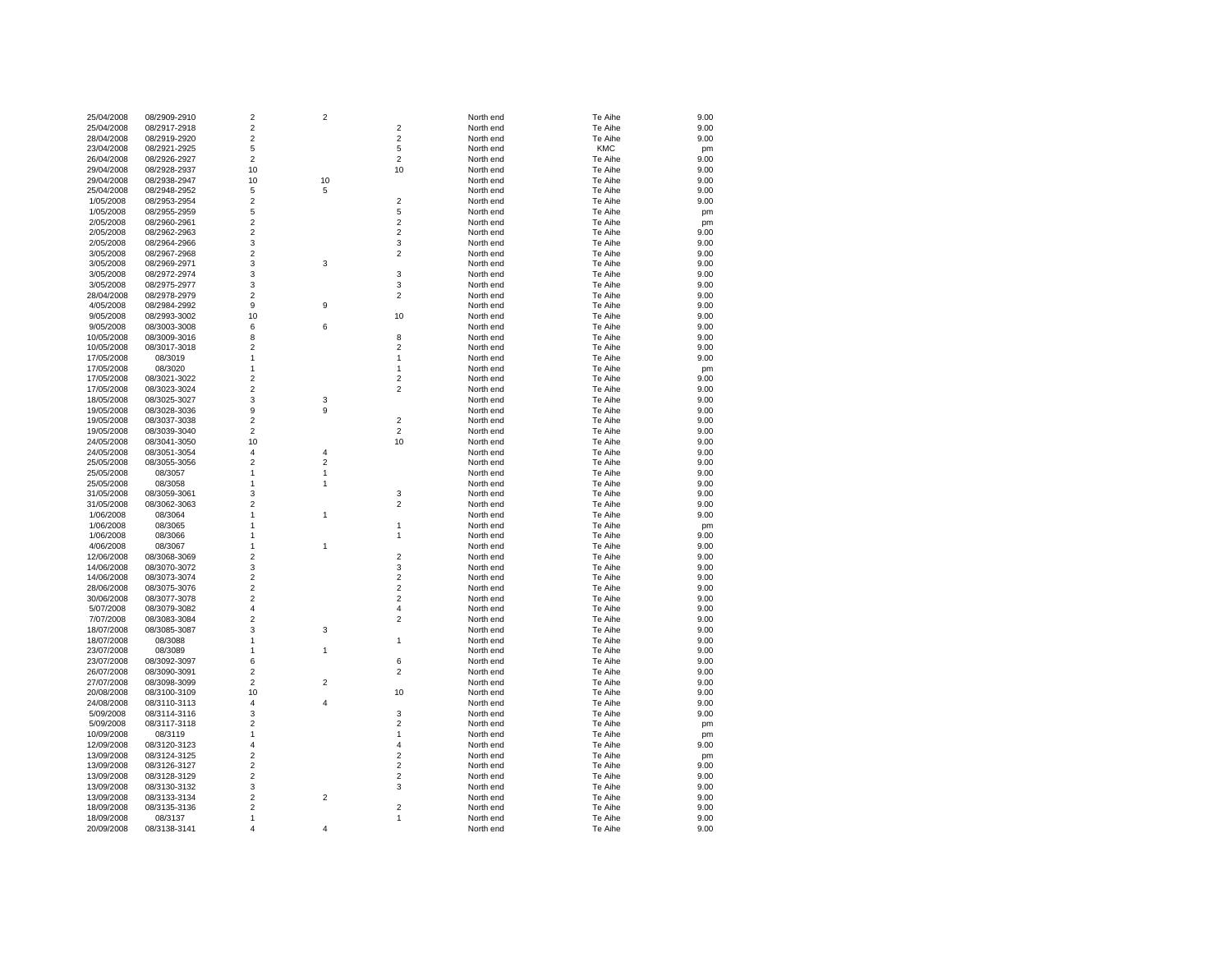| 20/09/2008 | 08/3142-3143 | $\overline{2}$          |                | $\overline{2}$ | North end | Te Aihe | 9.00 |
|------------|--------------|-------------------------|----------------|----------------|-----------|---------|------|
| 22/09/2008 | 08/3144-3145 | $\overline{2}$          |                | $\overline{2}$ | North end | Te Aihe | 9.00 |
| 24/09/2008 | 08/3146      | $\mathbf{1}$            | 1              |                | North end | Te Aihe | 9.00 |
| 24/09/2008 | 08/3147      | 1                       | 1              |                | North end | Te Aihe | 9.00 |
| 27/09/2008 | 08/3148-3150 | 3                       |                | 3              | North end | Te Aihe | 9.00 |
| 27/09/2008 | 08/3151-3154 | 4                       | 4              |                | North end | Te Aihe | 9.00 |
| 27/09/2008 | 08/3155-3156 | $\overline{2}$          |                | $\overline{2}$ | North end | Te Aihe | 9.00 |
| 28/09/2008 | 08/3157-3158 | $\overline{2}$          |                | $\overline{2}$ | North end | Te Aihe | 9.00 |
| 27/09/2008 | 08/3159-3160 | 2                       |                | $\overline{2}$ | North end | Te Aihe | 9.00 |
| 28/09/2008 | 08/3161-3170 | 10                      | 10             |                | North end | Te Aihe | 9.00 |
| 30/09/2008 | 08/3171-3180 | 10                      |                | 10             | North end | Te Aihe | 9.00 |
| 1/10/2008  | 08/3181-3182 | $\overline{2}$          |                | $\overline{2}$ | North end | Te Aihe | 9.00 |
| 3/10/2008  | 08/3183      | $\mathbf{1}$            |                | $\mathbf{1}$   | North end | Te Aihe | 9.00 |
| 4/10/2008  | 08/3184-3185 | $\overline{\mathbf{c}}$ |                | $\overline{2}$ | North end | Te Aihe | 9.00 |
| 5/10/2008  | 08/3186-3187 | $\overline{\mathbf{c}}$ |                | $\overline{2}$ | North end | Te Aihe | 9.00 |
| 6/10/2008  | 08/3188-3189 | $\overline{2}$          |                | $\overline{2}$ | North end | Te Aihe | 9.00 |
| 7/10/2008  | 08/3190      | 1                       |                | 1              | North end | Te Aihe | 9.00 |
| 11/10/2008 | 08/3191-3200 | 10                      |                | 10             | North end | Te Aihe | 9.00 |
| 12/10/2008 | 08/3201-3202 | $\overline{\mathbf{c}}$ |                | $\overline{2}$ | North end | Te Aihe | 9.00 |
| 12/10/2008 | 08/3203-3204 | $\overline{2}$          |                | $\overline{2}$ | North end | Te Aihe | 9.00 |
| 12/10/2008 | 08/3205-3206 | $\overline{2}$          |                | $\overline{2}$ | North end | Te Aihe | 9.00 |
| 15/10/2008 | 08/3207      | 1                       |                | 1              | North end | Te Aihe | pm   |
| 15/10/2008 | 08/3208      | 1                       |                | 1              | North end | Te Aihe | pm   |
| 17/10/2008 | 08/3209-3211 | 3                       |                | 3              | North end | Te Aihe | 9.00 |
| 17/10/2008 | 08/3212-3213 | $\overline{\mathbf{c}}$ |                | $\overline{2}$ | North end | Te Aihe | 9.00 |
| 18/10/2008 | 08/3214-3215 | $\overline{2}$          |                | $\overline{2}$ | North end | Te Aihe | 9.00 |
| 18/10/2008 | 08/3216-3217 | $\overline{\mathbf{c}}$ |                | $\overline{2}$ | North end | Te Aihe | 9.00 |
| 18/10/2008 | 08/3218-3219 | $\overline{\mathbf{c}}$ |                | $\overline{c}$ | North end | Te Aihe | 9.00 |
| 18/10/2008 | 08/3220-3223 | 4                       |                | $\overline{4}$ | North end | Te Aihe | 9.00 |
| 19/10/2008 | 08/3224-3227 | 4                       | 4              |                | North end | Te Aihe | 9.00 |
| 19/10/2008 | 08/3228      | $\mathbf{1}$            | $\mathbf{1}$   |                | North end | Te Aihe | 9.00 |
| 21/10/2008 | 08/3229-3230 | $\overline{2}$          |                | $\overline{2}$ | North end | Te Aihe | 9.00 |
| 23/10/2008 | 08/3231      | $\mathbf{1}$            |                | $\mathbf{1}$   | North end | Te Aihe | 9.00 |
| 23/10/2008 | 08/3232      | $\mathbf{1}$            |                | $\mathbf{1}$   | North end | Te Aihe | 9.00 |
| 25/10/2000 | 08/3233-3234 | $\overline{\mathbf{c}}$ |                | $\overline{2}$ | North end | Te Aihe | 9.00 |
| 25/10/2008 | 08/3235-3236 | $\overline{\mathbf{c}}$ |                | $\overline{2}$ | North end | Te Aihe | pm   |
| 25/10/2008 | 08/3237-3238 | $\overline{2}$          |                | $\overline{2}$ | North end | Te Aihe | 9.00 |
| 29/10/2008 | 08/3239-3240 | $\overline{\mathbf{c}}$ |                | $\overline{2}$ | North end | Te Aihe | 9.00 |
| 29/10/2008 | 08/3241-3242 | $\overline{\mathbf{c}}$ |                | $\overline{2}$ | North end | Te Aihe | 9.00 |
| 1/11/2008  | 08/3243-3244 | $\overline{\mathbf{c}}$ |                | $\overline{2}$ | North end | Te Aihe | 9.00 |
| 1/11/2008  | 08/3245-3246 | $\overline{\mathbf{c}}$ |                | $\overline{c}$ | North end | Te Aihe | pm   |
| 1/11/2008  | 08/3247-3248 | $\overline{\mathbf{c}}$ |                | $\overline{c}$ | North end | Te Aihe | 9.00 |
| 1/11/2008  | 08/3249-3250 | $\overline{\mathbf{c}}$ |                | $\overline{2}$ | North end | Te Aihe | 9.00 |
| 1/11/2008  | 08/3251-3252 | $\overline{2}$          |                | $\overline{2}$ | North end | Te Aihe | pm   |
| 3/11/2008  | 08/3253-3254 | $\overline{2}$          |                | $\overline{2}$ | North end | Te Aihe | 9.00 |
| 4/11/2008  | 08/3255      | $\mathbf{1}$            | 1              |                | North end | Te Aihe | pm   |
| 4/11/2008  | 08/3256      | 1                       |                | 1              | North end | Te Aihe | 9.00 |
| 5/11/2008  | 08/3257-3258 | $\overline{\mathbf{c}}$ |                | $\overline{2}$ | North end | Te Aihe | pm   |
| 5/11/2008  | 08/3259-3262 | $\overline{4}$          | 4              |                | North end | Te Aihe | 9.00 |
| 6/11/2008  | 08/3263-3270 | 8                       | 8              |                | North end | Te Aihe | 9.00 |
| 8/11/2008  | 08/3272-3273 | 2                       |                | $\overline{2}$ | North end | Te Aihe | 9.00 |
| 8/11/2008  | 08/3274-3275 | $\overline{2}$          |                | $\overline{2}$ | North end | Te Aihe | 9.00 |
| 8/11/2008  | 08/3276-3277 | $\overline{2}$          | $\overline{2}$ |                | North end | Te Aihe | 9.00 |
| 8/11/2008  | 08/3278-3279 | $\overline{2}$          |                | $\overline{2}$ | North end | Te Aihe | 9.00 |
| 8/11/2008  | 08/3280-3281 | $\overline{\mathbf{c}}$ |                | $\overline{2}$ | North end | Te Aihe | 9.00 |
| 6/11/2008  | 08/3282      | $\mathbf{1}$            |                | $\mathbf{1}$   | North end | Te Aihe | pm   |
| 6/11/2008  | 08/3271      | 1                       | 1              |                | North end | Te Aihe | 9.00 |
| 10/11/2008 | 08/3283      | 1                       |                | 1              | North end | Te Aihe | 9.00 |
| 10/11/2008 | 08/3284-3285 | $\overline{2}$          | $\overline{2}$ |                | North end | Te Aihe | 9.00 |
| 10/11/2008 | 08/3286-3294 | 9                       |                | 9              | North end | Te Aihe | 9.00 |
| 12/11/2008 | 08/3295-3309 | 15                      | 15             |                | North end | Te Aihe | 9.00 |
| 13/11/2008 | 08/3310-3317 | 8                       | 8              |                | North end | Te Aihe | 9.00 |
| 13/11/2008 | 08/3318-3319 | $\overline{2}$          |                | $\overline{2}$ | North end | Te Aihe | 9.00 |
| 14/11/2008 | 08/3320-3321 | $\overline{2}$          |                | $\overline{2}$ | North end | Te Aihe | pm   |
| 15/11/2008 | 08/3322-3325 | 4                       |                | $\overline{4}$ | North end | Te Aihe | 9.00 |
| 15/11/2008 | 08/3326-3331 | 6                       |                | 6              | North end | Te Aihe | 9.00 |
| 16/11/2008 | 08/3332-3333 | 2                       |                | $\overline{2}$ | North end | Te Aihe | pm   |
| 16/11/2008 | 08/3334-3335 | $\overline{2}$          |                | $\overline{2}$ | North end | Te Aihe | pm   |
| 16/11/2008 | 08/3336-3337 | $\overline{2}$          |                | $\overline{2}$ | North end | Te Aihe | pm   |
|            |              |                         |                |                |           |         |      |